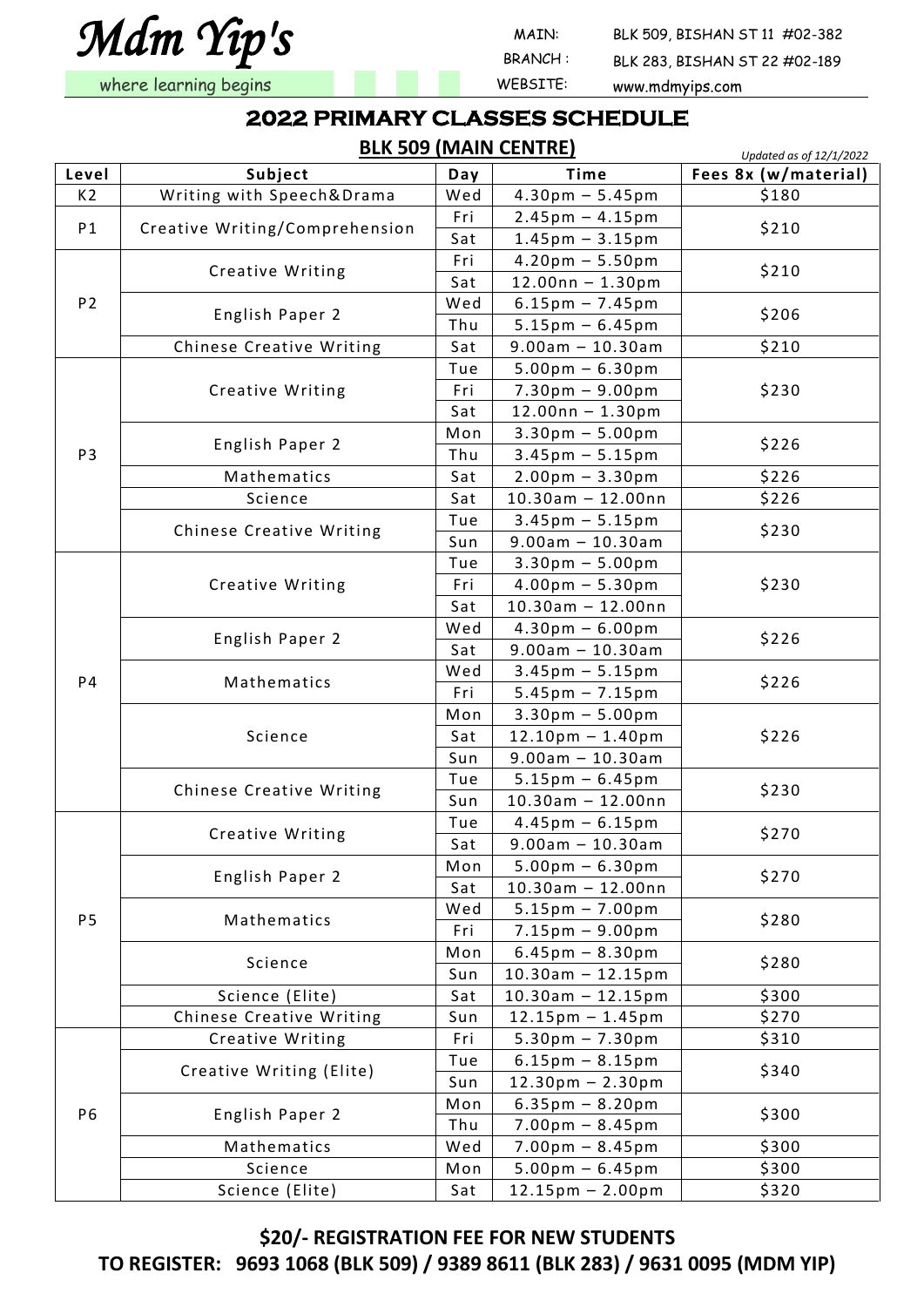

 MAIN: BLK 509, BISHAN ST 11 #02-382 BRANCH : BLK 283, BISHAN ST 22 #02-189 where learning begins and the state of the MEBSITE: www.mdmyips.com

#### **2022 PRIMARY CLASSES SCHEDULE**

|                |                                |     | <b>BLK 283 (BRANCH CENTRE)</b>     | Updated as of 22/5/2022 |
|----------------|--------------------------------|-----|------------------------------------|-------------------------|
| Level          | Subject                        | Day | Time                               | Fees 8x (w/material)    |
| P <sub>1</sub> | Creative Writing/Comprehension | Thu | $3.45 \text{pm} - 5.15 \text{pm}$  | \$210                   |
|                | Creative Writing               | Thu | $5.15 \text{pm} - 6.45 \text{pm}$  | \$210                   |
| P <sub>2</sub> | English Paper 2                | Tue | $4.00pm - 5.30pm$                  | \$206                   |
|                | Mathematics                    | Wed | $4.00pm - 5.30pm$                  | \$206                   |
|                |                                | Wed | $3.25 \text{pm} - 4.55 \text{pm}$  |                         |
|                | Creative Writing               | Thu | $3.15$ pm - 4.45pm                 | \$230                   |
|                |                                | Sun | $9.00am - 10.30am$                 |                         |
| P <sub>3</sub> |                                | Tue | $5.30pm - 7.00pm$                  |                         |
|                | English Paper 2                | Fri | $3.45$ pm $- 5.15$ pm              | \$226                   |
|                |                                | Sun | $10.30$ am - 12.00nn               |                         |
|                | Mathematics                    | Sat | $9.00am - 10.30am$                 | \$226                   |
|                | Science                        | Tue | $7.00 \text{pm} - 8.30 \text{pm}$  | \$226                   |
|                |                                | Wed | $5.00 \text{pm} - 6.30 \text{pm}$  |                         |
|                | Creative Writing               | Sat | $10.15$ am - 11.45am               | \$230                   |
|                |                                | Sun | $12.45 \text{pm} - 2.15 \text{pm}$ |                         |
| <b>P4</b>      |                                | Fri | $5.15 \text{pm} - 6.45 \text{pm}$  |                         |
|                | English Paper 2                | Sat | $8.45$ am - 10.15am                | \$226                   |
|                | Mathematics                    | Fri | $3.30pm - 5.00pm$                  | \$226                   |
|                | Science                        | Tue | $3.30pm - 5.00pm$                  | \$226                   |
|                |                                | Fri | $3.30pm - 5.00pm$                  |                         |
|                |                                | Wed | $5.15 \text{pm} - 6.45 \text{pm}$  |                         |
|                |                                | Thu | $4.45$ pm $-6.15$ pm               | \$270                   |
|                | Creative Writing               | Sat | $8.45$ am - 10.15am                |                         |
| <b>P5</b>      |                                | Sun | $12.45 \text{pm} - 2.15 \text{pm}$ |                         |
|                |                                | Sat | $10.30$ am - 12.00nn               |                         |
|                | English Paper 2                | Sun | $2.15 \text{pm} - 3.45 \text{pm}$  | \$270                   |
|                | Mathematics                    | Wed | $5.30pm - 7.15pm$                  | \$280                   |
|                | Science                        | Fri | $5.00 \text{pm} - 6.45 \text{pm}$  | \$280                   |
|                |                                | Thu | $6.15 \text{pm} - 8.15 \text{pm}$  | \$310                   |
|                | Creative Writing               | Sun | $10.45$ am - 12.45pm               |                         |
|                | Creative Writing (Elite)       | Sat | $12.15 \text{pm} - 2.15 \text{pm}$ | \$340                   |
|                |                                | Fri | $7.00pm - 8.45pm$                  |                         |
| P6             | English Paper 2                | Sat | $12.15 \text{pm} - 2.00 \text{pm}$ | \$300                   |
|                |                                | Sun | $8.45$ am - 10.30am                |                         |
|                |                                | Fri | $5.00 \text{pm} - 6.45 \text{pm}$  | \$300                   |
|                | Mathematics                    | Sat | $10.30$ am - 12.15pm               |                         |
|                | Science                        | Tue | $5.15 \text{pm} - 7.00 \text{pm}$  | \$300                   |

*Mdm Yip's mission is to provide affordable, quality tuition. We offer the following discount packages:*

|                | <b>EXCEL IN ENGLISH</b>                                                          | <b>E/M/S ACHIEVER</b>                               | <b>ADD ON</b>                   |
|----------------|----------------------------------------------------------------------------------|-----------------------------------------------------|---------------------------------|
|                | <b>Creative Writing + Eng Paper 2</b>                                            | Eng Paper 2 + Math + Science                        | <b>Chinese Creative Writing</b> |
| P <sub>2</sub> | $$210 + $176 = $386$ (from \$416)                                                | \$382 (from \$412)                                  |                                 |
| P3/4           | $$230 + $196 = $426 (from $456)$                                                 | \$633 (from \$678)                                  |                                 |
| <b>P5</b>      | $$270 + $240 = $510$ (from \$540)                                                | \$785 (from \$830)<br>Elite Sci: \$805 (from \$850) | $-520/8x$                       |
| <b>P6</b>      | $$310 + $270 = $580$ (from \$610)<br>Elite CW: $$340 + $270 = $610$ (from \$640) | \$855 (from \$900)<br>Elite Sci: \$875 (from \$920) |                                 |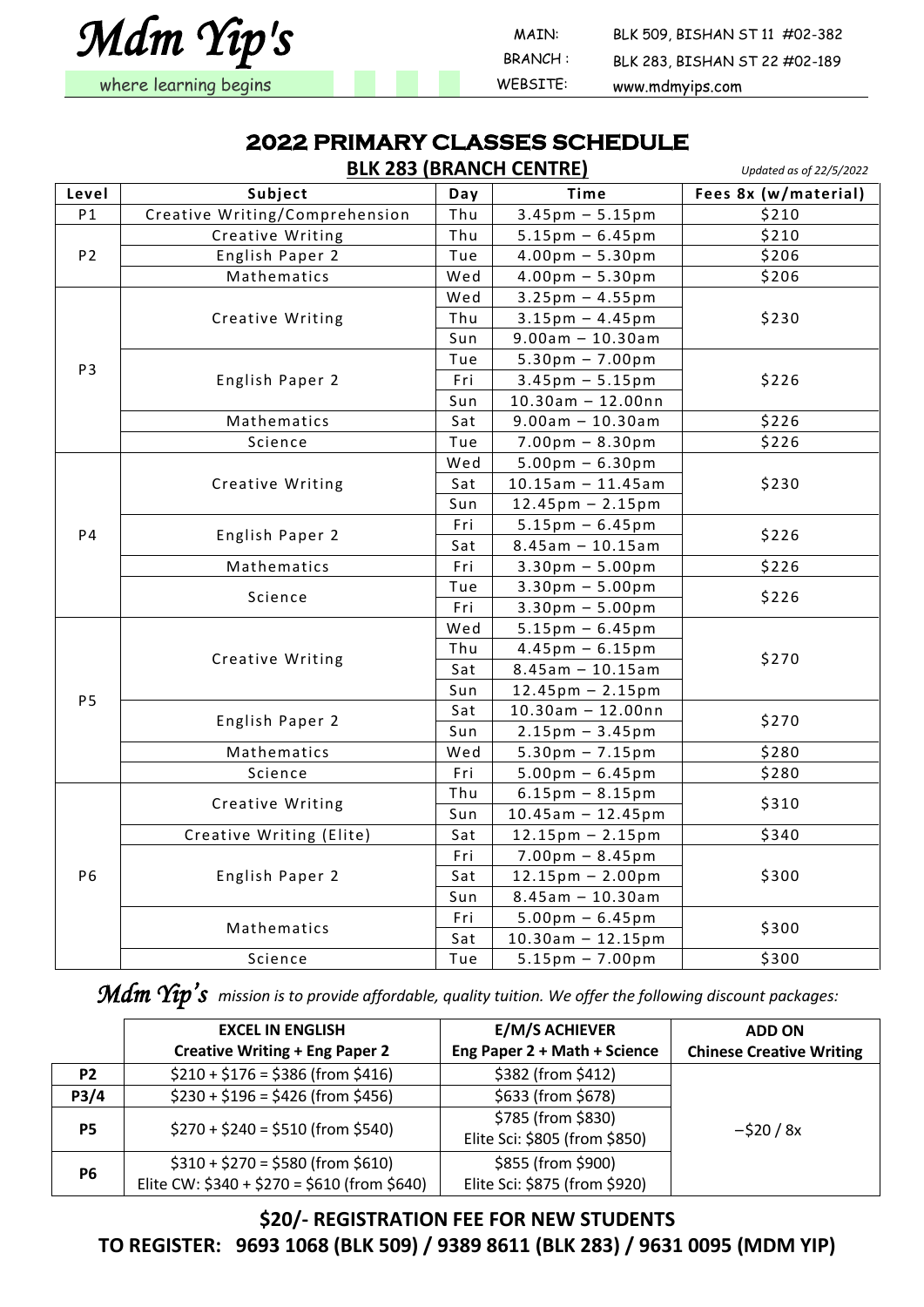

 MAIN: BLK 509, BISHAN ST 11 #02-382 BLK 283, BISHAN ST 22 #02-189

#### **2022 SECONDARY CLASSES SCHEDULE**

**BLK 509 (MAIN CENTRE)**

*Updated as of 22/5/2022*

| Level          | Subject          | <b>Teacher</b> | Day | Time                                      | Fees 8x<br>(w/material) |  |
|----------------|------------------|----------------|-----|-------------------------------------------|-------------------------|--|
|                |                  |                | Sat | $2.00 \text{pm} - 3.30 \text{pm}$         |                         |  |
|                | English          | Ms Shah        | Sun | $1.35 \text{pm} - 3.05 \text{pm}$         | \$300                   |  |
| S <sub>1</sub> |                  |                | Sat | $3.30pm - 5.00pm$                         |                         |  |
|                | Mathematics      | Ms Li          | Sun | $12.05 \text{pm} - 1.35 \text{pm}$        | \$280                   |  |
|                | Science          | Mr Roger       | Sat | $2.00 \text{pm} - 3.30 \text{pm}$         | \$280                   |  |
|                |                  | Tr Theo        | Tue | $7.00 \,\mathrm{pm} - 8.30 \,\mathrm{pm}$ |                         |  |
| S <sub>2</sub> | English          |                | Sun | $9.00$ am - 10.30am                       | \$320                   |  |
|                | English (Normal) | Ms Shah        | Sat | $5.00 \text{pm} - 6.30 \text{pm}$         |                         |  |
|                | Mathematics      | Ms Fernandez   | Wed | $5.55 \text{pm} - 7.25 \text{pm}$         | \$300                   |  |
|                |                  | Ms Li          | Sun | $10.30$ am - 12.00nn                      |                         |  |
|                | Science          | Mr Roger       | Sat | $3.30 \text{pm} - 5.00 \text{pm}$         | \$300                   |  |
|                |                  |                | Sat | $3.30 \text{pm} - 5.00 \text{pm}$         |                         |  |
|                | English          | Ms Shah        | Sun | $10.30$ am - 12.00nn                      | \$350                   |  |
| S <sub>3</sub> | E.Mathematics    | Ms Li          | Sun | $9.00am - 10.30am$                        | \$330                   |  |
|                | A. Mathematics   | Ms Fernandez   | Fri | $7.00 \,\mathrm{pm} - 8.30 \,\mathrm{pm}$ | \$330                   |  |
|                | English          | Ms Shah        | Sun | $12.05 \text{pm} - 1.35 \text{pm}$        | \$350                   |  |
| S4             | E.Mathematics    | Ms Li          | Sun | $1.35 \text{pm} - 3.05 \text{pm}$         | \$330                   |  |
|                | A. Mathematics   | Ms Fernandez   | Wed | $7.30pm - 9.00pm$                         | \$330                   |  |

#### **BLK 283 (BRANCH CENTRE)**

| Level          | Subject          | Teacher      | Day | Time                                      | Fees 8x<br>(w/material) |  |
|----------------|------------------|--------------|-----|-------------------------------------------|-------------------------|--|
|                | English          | Tr Yvonne    |     | $7.15 \text{pm} - 8.45 \text{pm}$         |                         |  |
| S <sub>1</sub> | Compre+Compo)    |              | Sat | $2.15 \text{pm} - 3.45 \text{pm}$         | \$300                   |  |
|                | Mathematics      | Ms Fernandez | Sat | $3.45 \text{pm} - 5.15 \text{pm}$         | \$280                   |  |
|                | Science          | Mr Roger     | Fri | $7.00 \text{pm} - 8.30 \text{pm}$         | \$280                   |  |
| S <sub>2</sub> | English          | Tr Theo      | Sat | $12.10 \text{pm} - 1.40 \text{pm}$        |                         |  |
|                | English (Normal) |              | Sun | $2.30pm - 4.00pm$                         | \$320                   |  |
|                | English          | Tr Theo      | Wed | $7.15 \text{pm} - 8.45 \text{pm}$         | \$350                   |  |
|                |                  |              | Sat | $3.30 \text{pm} - 5.00 \text{pm}$         |                         |  |
| S <sub>3</sub> | E.Mathematics    | Ms Fernandez | Mon | $6.45 \text{pm} - 8.15 \text{pm}$         | \$330                   |  |
|                | A. Mathematics   |              | Thu | $7.30 \text{pm} - 9.00 \text{pm}$         | \$330                   |  |
|                |                  |              | Sat | $2.00pm - 3.30pm$                         | \$350                   |  |
| S4             | English          | Tr Theo      | Sun | $10.30$ am - 12.00nn                      |                         |  |
|                | E. Mathematics   |              | Tue | $7.00 \,\mathrm{pm} - 8.30 \,\mathrm{pm}$ | \$330                   |  |
|                |                  | Ms Fernandez | Thu | $6.00 \,\mathrm{pm} - 7.30 \,\mathrm{pm}$ |                         |  |
|                | A. Mathematics   |              | Sat | $5.15 \text{pm} - 6.45 \text{pm}$         | \$330                   |  |

*Mdm Yip's mission is to provide affordable, quality tuition. We offer the following discount packages:*

| LOWER & UPPER SEC ESSENTIALS (2 or more subjects) |
|---------------------------------------------------|
| -\$15/subject per 8x                              |
|                                                   |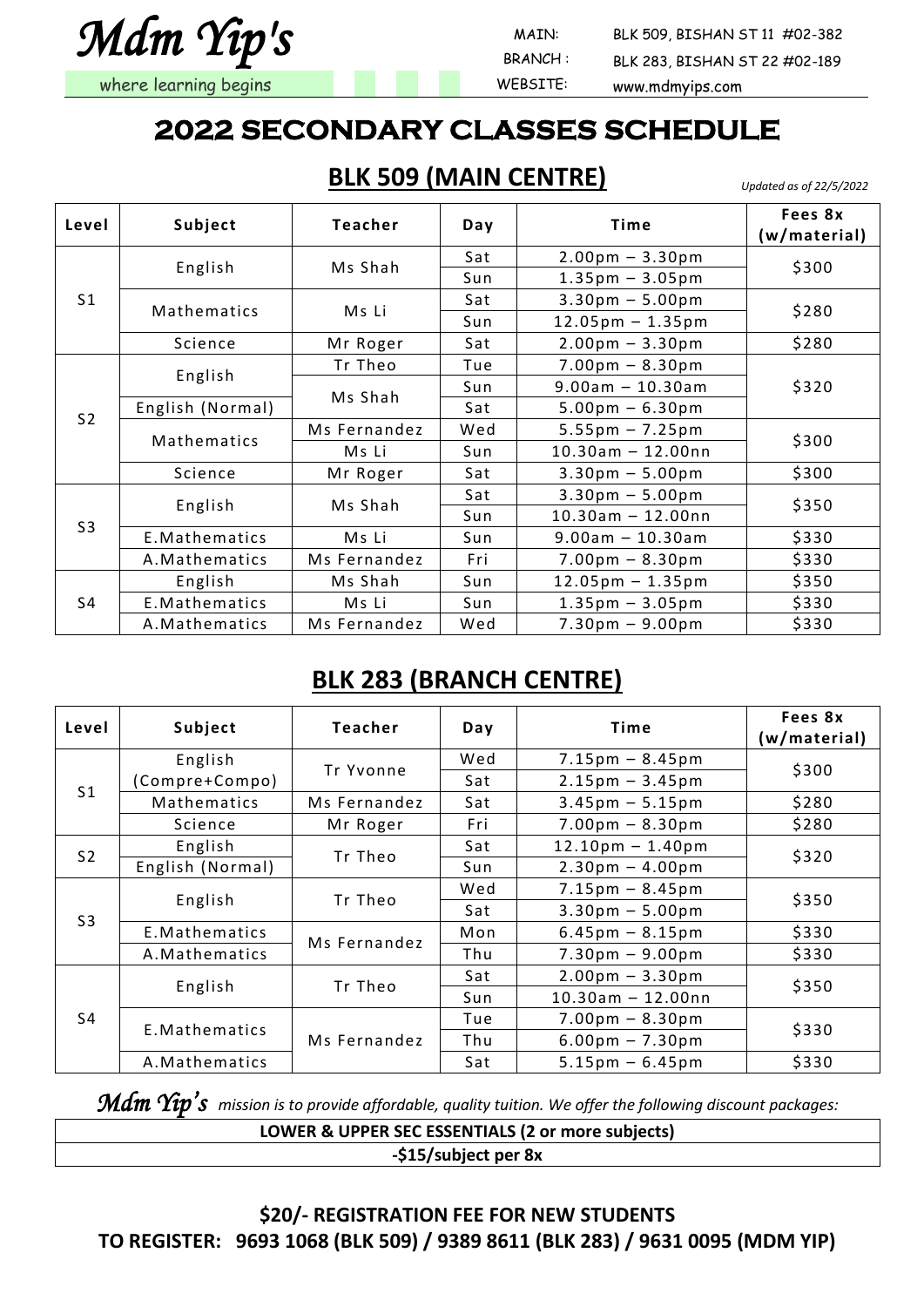

 MAIN: BLK 509, BISHAN ST 11 #02-382 BRANCH : BLK 283, BISHAN ST 22 #02-189 where learning begins and the state of the MEBSITE: www.mdmyips.com



#### **Main Centre @ Blk 509 Bishan St 11 #02-382**

**Level Day Time Fees 8x (w/material)**  $K2$  | Wed | 4.30pm – 5.45pm | \$180 P1  $\begin{array}{|c|c|c|c|c|}\n\hline\n\text{Fri} & 2.45\text{pm} - 4.15\text{pm} \\
\hline\n\text{Sat} & 1.45\text{pm} - 3.15\text{pm} \\
\hline\n\end{array}$  \$210 P2  $\begin{array}{|c|c|c|c|c|}\n\hline\n\text{Fri} & \text{4.20pm} - 5.50 \text{pm} \\
\hline\n\text{Sat} & \text{12.00nn} - 1.30 \text{pm} \\
\hline\n\end{array}$  \$210 P3 Tue |  $5.00 \text{pm} - 6.30 \text{pm}$ Fri |  $7.30 \text{pm} - 9.00 \text{pm}$  |  $\frac{\text{5230}}{2.30}$ Sat 12.00nn – 1.30pm P4 Tue  $\vert$  3.30pm – 5.00pm Fri |  $4.00 \text{pm} - 5.30 \text{pm}$  |  $\frac{230}{250}$ Sat |  $10.30$ am – 12.00nn P5  $\begin{array}{|c|c|c|c|c|}\n\hline\n\text{270} & \text{270} \\
\hline\n\text{270} & \text{270}\n\end{array}$  $P6$  Fri | 5.30pm – 7.30pm | \$310 P6 Elite  $Tue$  6.15pm – 8.15pm<br>Sun 12.30pm – 2.30pm



*Updated as of 22/5/2022*



#### **Branch @ Blk 283 Bishan St 22 #02-189**

| Level                   | Day | Time                               | Fees 8x<br>(w/material) |
|-------------------------|-----|------------------------------------|-------------------------|
| P1                      | Thu | $3.45$ pm $-5.15$ pm               | \$210                   |
| P <sub>2</sub>          | Thu | $5.15 \text{pm} - 6.45 \text{pm}$  | \$210                   |
|                         | Wed | $3.25 \text{pm} - 4.55 \text{pm}$  |                         |
| P <sub>3</sub>          | Thu | $3.15 \text{pm} - 4.45 \text{pm}$  | \$230                   |
|                         | Sun | $9.00am - 10.30am$                 |                         |
|                         | Wed | $5.00 \text{pm} - 6.30 \text{pm}$  |                         |
| P4                      | Sat | $10.15$ am - 11.45am               | \$230                   |
|                         | Sun | $12.45 \text{pm} - 2.15 \text{pm}$ |                         |
|                         | Wed | $5.15 \text{pm} - 6.45 \text{pm}$  |                         |
| <b>P5</b>               | Thu | $4.45 \text{pm} - 6.15 \text{pm}$  | \$270                   |
|                         | Sat | $8.45$ am - 10.15am                |                         |
|                         | Sun | $12.45 \text{pm} - 2.15 \text{pm}$ |                         |
| P <sub>6</sub>          | Thu | $6.15 \text{pm} - 8.15 \text{pm}$  | \$310                   |
|                         | Sun | $10.45$ am - 12.45pm               |                         |
| P <sub>6</sub><br>Elite | Sat | $12.15 \text{pm} - 2.15 \text{pm}$ | \$340                   |

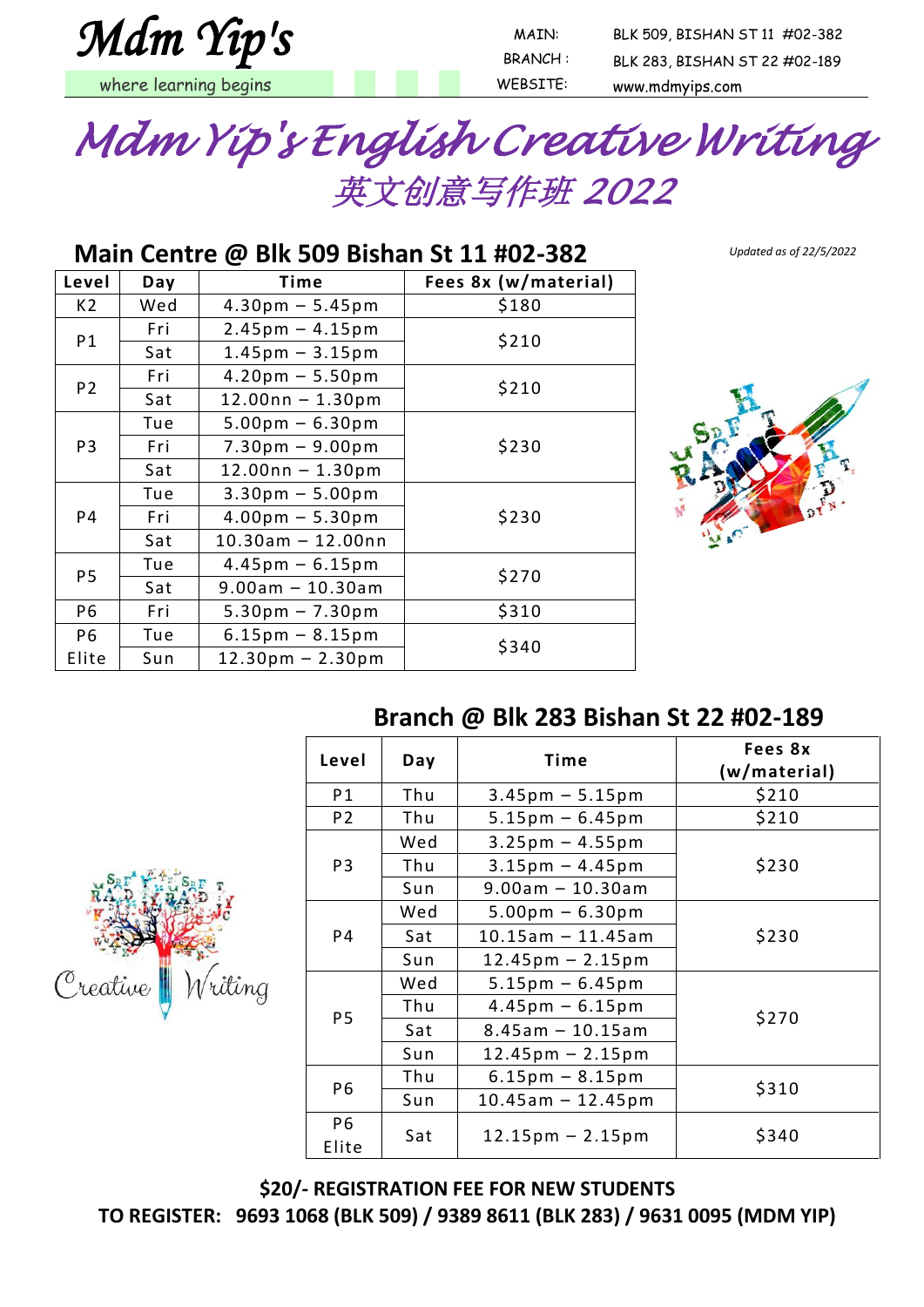

BRANCH :

 MAIN: BLK 509, BISHAN ST 11 #02-382 BLK 283, BISHAN ST 22 #02-189

## **2022 Schedule for K2/P1/P2**

#### **BLK 509 (MAIN CENTRE)**

*Updated as of 22/5/2022*

| Level          | Subject                         | Day | <b>Time</b>                       | <b>Fees</b><br>8x(w/mater<br>ial) |  |
|----------------|---------------------------------|-----|-----------------------------------|-----------------------------------|--|
| K <sub>2</sub> | Writing with<br>Speech&Drama    | Wed | $4.30pm - 5.45pm$                 | \$180                             |  |
| P <sub>1</sub> | Creative Writing/               | Fri | $2.45 \text{pm} - 4.15 \text{pm}$ | \$210                             |  |
|                | Comprehension                   | Sat | $1.45$ pm $-3.15$ pm              |                                   |  |
|                |                                 | Fri | $4.20pm - 5.50pm$                 | \$210                             |  |
|                | <b>Creative Writing</b>         | Sat | $12.00nn - 1.30pm$                |                                   |  |
| P <sub>2</sub> | English Paper 2                 | Wed | $6.15 \text{pm} - 7.45 \text{pm}$ | \$206                             |  |
|                |                                 | Thu | $5.15 \text{pm} - 6.45 \text{pm}$ |                                   |  |
|                | <b>Chinese Creative Writing</b> | Sat | $9.00$ am - 10.30am               | \$210                             |  |

### **BLK 283 (BRANCH CENTRE)**

| Level          | Subject                 | Day | <b>Time</b>                       | Fees 8x<br>(w/material) |
|----------------|-------------------------|-----|-----------------------------------|-------------------------|
| P <sub>1</sub> | Creative Writing/       | Thu | $3.45 \text{pm} - 5.15 \text{pm}$ | \$210                   |
|                | Comprehension           |     |                                   |                         |
|                | <b>Creative Writing</b> | Thu | $5.15 \text{pm} - 6.45 \text{pm}$ | \$210                   |
| P <sub>2</sub> | English Paper 2         | Tue | $4.00pm - 5.30pm$                 | \$206                   |
|                | Mathematics             | Wed | $4.00 \text{pm} - 5.30 \text{pm}$ | \$206                   |

*Mdm Yip's mission is to provide affordable, quality tuition. We offer the following discount packages:*

|                | <b>EXCEL IN ENGLISH</b>               | <b>E/M/S ACHIEVER</b>        | <b>ADD ON</b>     |
|----------------|---------------------------------------|------------------------------|-------------------|
|                | <b>Creative Writing + Eng Paper 2</b> | Eng Paper 2 + Math + Science | <b>Chinese CW</b> |
| P <sub>2</sub> | $$210 + $176 = $386$ (from \$416)     | \$382 (from \$412)           | $-$ \$20 / 8x     |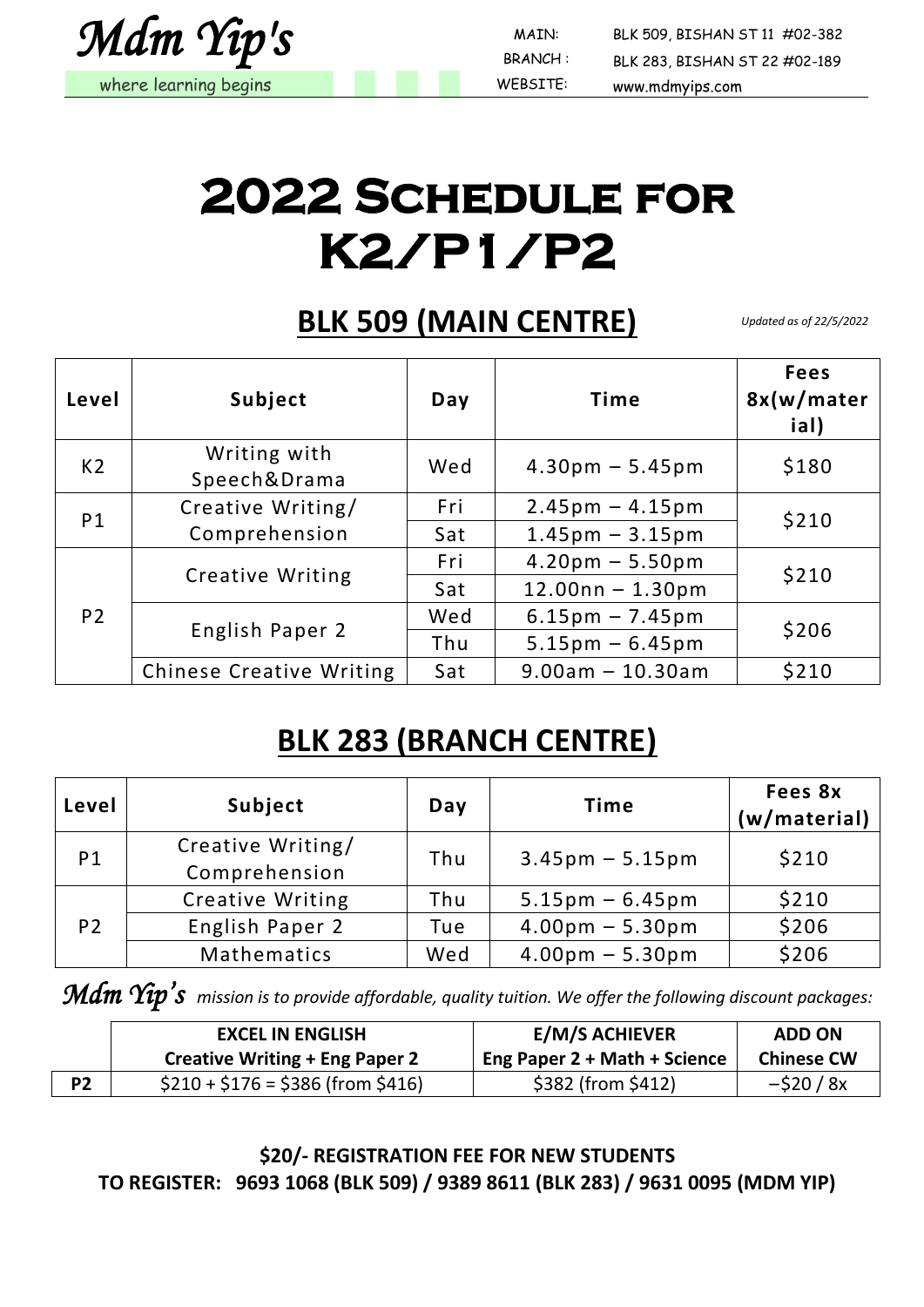

BRANCH :

 MAIN: BLK 509, BISHAN ST 11 #02-382 BLK 283, BISHAN ST 22 #02-189

# **2022 Schedule for P3**

#### **BLK 509 (MAIN CENTRE)**

*Updated as of 21/12/2021*

| Subject                         | Day | <b>Time</b>                       | Fees 8x(w/material) |
|---------------------------------|-----|-----------------------------------|---------------------|
|                                 | Tue | $5.00 \text{pm} - 6.30 \text{pm}$ |                     |
| <b>Creative Writing</b>         | Fri | $7.30pm - 9.00pm$                 | \$230               |
|                                 | Sat | $12.00nn - 1.30pm$                |                     |
| English Paper 2                 | Mon | $3.30pm - 5.00pm$                 | \$226               |
|                                 | Thu | $3.45$ pm $- 5.15$ pm             |                     |
| Mathematics                     | Sat | $2.00pm - 3.30pm$                 | \$226               |
| Science                         | Sat | $10.30$ am - 12.00nn              | \$226               |
|                                 | Tue | $3.45 \text{pm} - 5.15 \text{pm}$ |                     |
| <b>Chinese Creative Writing</b> | Sun | $9.00$ am - 10.30am               | \$230               |

#### **BLK 283 (BRANCH CENTRE)**

| Subject                 | Day | <b>Time</b>                       | Fees 8x(w/material) |
|-------------------------|-----|-----------------------------------|---------------------|
|                         | Wed | $3.25 \text{pm} - 4.55 \text{pm}$ |                     |
| <b>Creative Writing</b> | Thu | $3.15 \text{pm} - 4.45 \text{pm}$ | \$230               |
|                         | Sun | $9.00am - 10.30am$                |                     |
|                         | Tue | $5.30pm - 7.00pm$                 |                     |
| English Paper 2         | Fri | $3.45 \text{pm} - 5.15 \text{pm}$ | \$226               |
|                         | Sun | $10.30$ am - 12.00nn              |                     |
| Mathematics             | Sat | $9.00$ am - 10.30am               | \$226               |
| Science                 | Tue | $7.00pm - 8.30pm$                 | \$226               |

*Mdm Yip's mission is to provide affordable, quality tuition. We offer the following discount packages:*

|      | <b>EXCEL IN ENGLISH</b>               | <b>E/M/S ACHIEVER</b>        | <b>ADD ON</b>     |
|------|---------------------------------------|------------------------------|-------------------|
|      | <b>Creative Writing + Eng Paper 2</b> | Eng Paper 2 + Math + Science | <b>Chinese CW</b> |
| P3/4 | $$230 + $196 = $426$ (from \$456)     | \$633 (from \$678)           | $-$ \$20 / 8x     |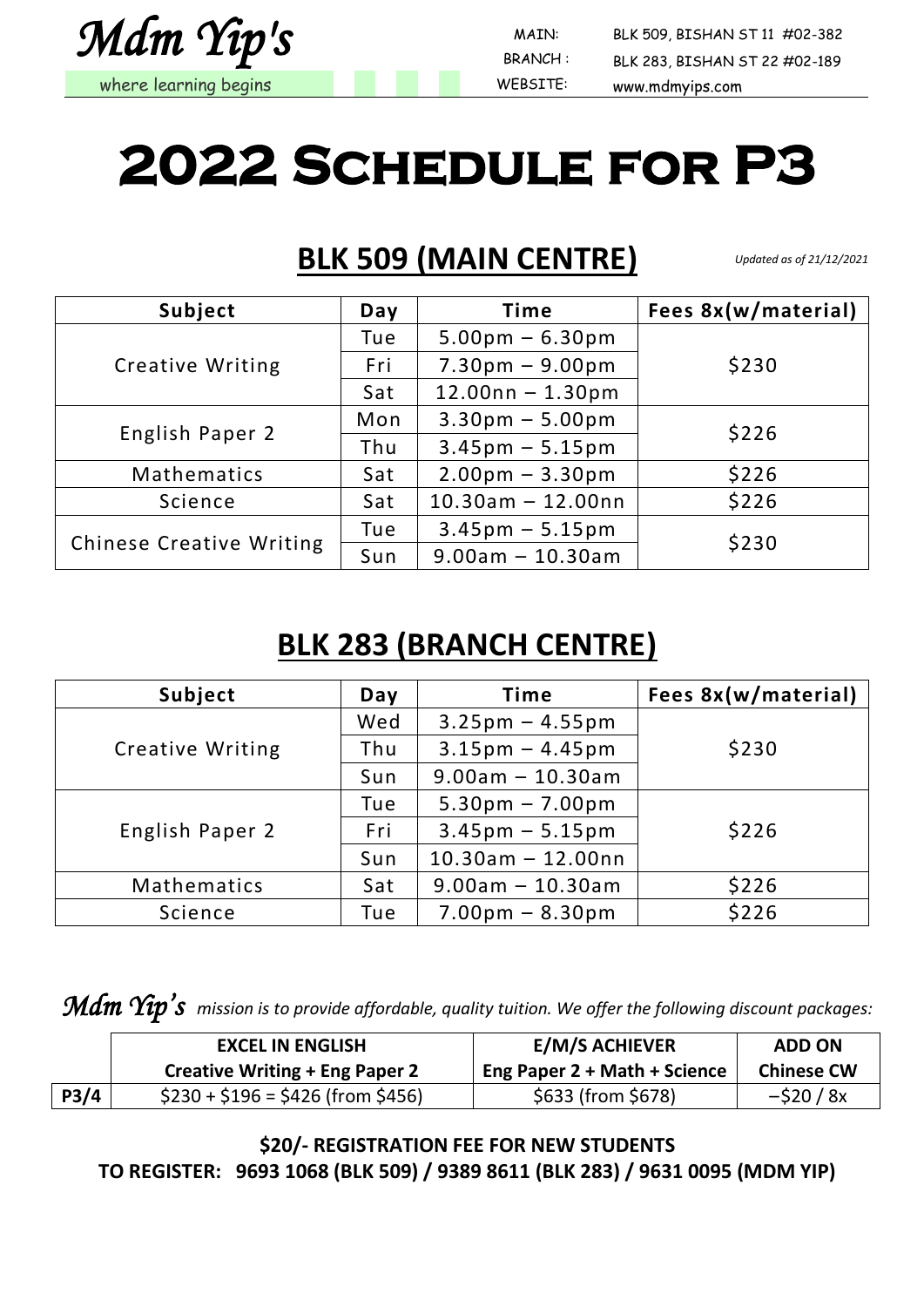

BRANCH :

 MAIN: BLK 509, BISHAN ST 11 #02-382 BLK 283, BISHAN ST 22 #02-189

# **2022 Schedule for P4**

#### **BLK 509 (MAIN CENTRE)**

*Updated as of 21/12/2021*

| Subject                         | Day | <b>Time</b>                       | Fees 8x(w/material) |
|---------------------------------|-----|-----------------------------------|---------------------|
|                                 | Tue | $3.30pm - 5.00pm$                 |                     |
| <b>Creative Writing</b>         | Fri | $4.00 \text{pm} - 5.30 \text{pm}$ | \$230               |
|                                 | Sat | $10.30$ am - 12.00nn              |                     |
| English Paper 2                 | Wed | $4.30pm - 6.00pm$                 | \$226               |
|                                 | Sat | $9.00am - 10.30am$                |                     |
|                                 | Wed | $3.45 \text{pm} - 5.15 \text{pm}$ | \$226               |
| Mathematics                     | Fri | $5.45 \text{pm} - 7.15 \text{pm}$ |                     |
|                                 | Mon | $3.30pm - 5.00pm$                 |                     |
| Science                         | Sat | $12.10pm - 1.40pm$                | \$226               |
|                                 | Sun | $9.00am - 10.30am$                |                     |
|                                 | Tue | $5.15 \text{pm} - 6.45 \text{pm}$ | \$230               |
| <b>Chinese Creative Writing</b> | Sun | $10.30$ am - 12.00nn              |                     |

#### **BLK 283 (BRANCH CENTRE)**

| Subject                 | Day | <b>Time</b>                        | Fees 8x(w/material) |
|-------------------------|-----|------------------------------------|---------------------|
|                         | Wed | $5.00 \text{pm} - 6.30 \text{pm}$  |                     |
| <b>Creative Writing</b> | Sat | $10.15$ am - 11.45am               | \$230               |
|                         | Sun | $12.45 \text{pm} - 2.15 \text{pm}$ |                     |
|                         | Fri | $5.15 \text{pm} - 6.45 \text{pm}$  | \$226               |
| English Paper 2         | Sat | $8.45$ am - 10.15am                |                     |
| Mathematics             | Fri | $3.30pm - 5.00pm$                  | \$226               |
|                         | Tue | $3.30pm - 5.00pm$                  |                     |
| Science                 | Fri | $3.30pm - 5.00pm$                  | \$226               |

*Mdm Yip's mission is to provide affordable, quality tuition. We offer the following discount packages:*

|      | <b>EXCEL IN ENGLISH</b>               | <b>E/M/S ACHIEVER</b>        | <b>ADD ON</b>     |
|------|---------------------------------------|------------------------------|-------------------|
|      | <b>Creative Writing + Eng Paper 2</b> | Eng Paper 2 + Math + Science | <b>Chinese CW</b> |
| P3/4 | $$230 + $196 = $426$ (from \$456)     | \$633 (from \$678)           | $-$ \$20 / 8x     |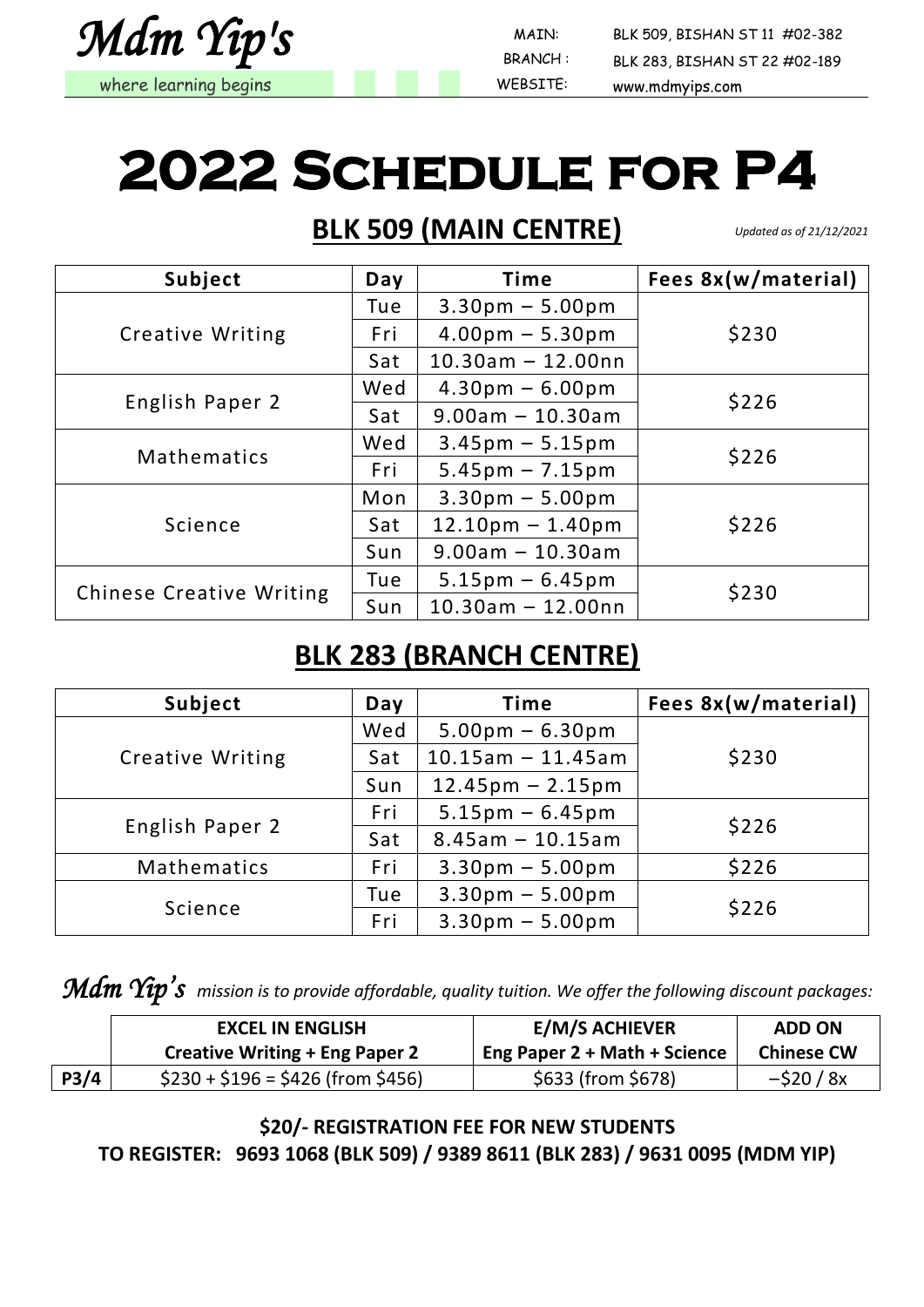

BRANCH :

 MAIN: BLK 509, BISHAN ST 11 #02-382 BLK 283, BISHAN ST 22 #02-189

# **2022 Schedule for P5**

### **BLK 509 (MAIN CENTRE)**

*Updated as of 12/1/2022*

| Subject                         | Day | <b>Time</b>                        | Fees 8x (w/material) |  |  |
|---------------------------------|-----|------------------------------------|----------------------|--|--|
|                                 | Tue | $4.45 \text{pm} - 6.15 \text{pm}$  |                      |  |  |
| <b>Creative Writing</b>         | Sat | $9.00am - 10.30am$                 | \$270                |  |  |
|                                 | Mon | $5.00 \text{pm} - 6.30 \text{pm}$  | \$270                |  |  |
| English Paper 2                 | Sat | $10.30$ am - 12.00nn               |                      |  |  |
| <b>Mathematics</b>              | Wed | $5.15 \text{pm} - 7.00 \text{pm}$  |                      |  |  |
|                                 | Fri | $7.15 \text{pm} - 9.00 \text{pm}$  | \$280                |  |  |
|                                 | Mon | $6.45 \text{pm} - 8.30 \text{pm}$  | \$280                |  |  |
| Science                         | Sun | $10.30$ am - 12.15pm               |                      |  |  |
| Science (Elite)                 | Sat | $10.30$ am - 12.15pm               | \$300                |  |  |
| <b>Chinese Creative Writing</b> | Sun | $12.15 \text{pm} - 1.45 \text{pm}$ | \$270                |  |  |

### **BLK 283 (BRANCH CENTRE)**

| Subject                 | Day | <b>Time</b>                        | Fees 8x (w/material) |
|-------------------------|-----|------------------------------------|----------------------|
|                         | Wed | $5.15 \text{pm} - 6.45 \text{pm}$  |                      |
|                         | Thu | $4.45 \text{pm} - 6.15 \text{pm}$  | \$270                |
| <b>Creative Writing</b> | Sat | $8.45$ am - 10.15am                |                      |
|                         | Sun | $12.45 \text{pm} - 2.15 \text{pm}$ |                      |
|                         | Sat | $10.30$ am - 12.00nn               |                      |
| English Paper 2         | Sun | $2.15 \text{pm} - 3.45 \text{pm}$  | \$270                |
| Mathematics             | Wed | $5.30pm - 7.15pm$                  | \$280                |
| Science                 | Fri | $5.00 \text{pm} - 6.45 \text{pm}$  | \$280                |

*Mdm Yip's mission is to provide affordable, quality tuition. We offer the following discount packages:*

|           | <b>EXCEL IN ENGLISH</b>               | <b>E/M/S ACHIEVER</b>                               | <b>ADD ON</b>     |
|-----------|---------------------------------------|-----------------------------------------------------|-------------------|
|           | <b>Creative Writing + Eng Paper 2</b> | Eng Paper 2 + Math + Science                        | <b>Chinese CW</b> |
| <b>P5</b> | $$270 + $240 = $510$ (from \$540)     | \$785 (from \$830)<br>Elite Sci: \$805 (from \$850) | $-520/8x$         |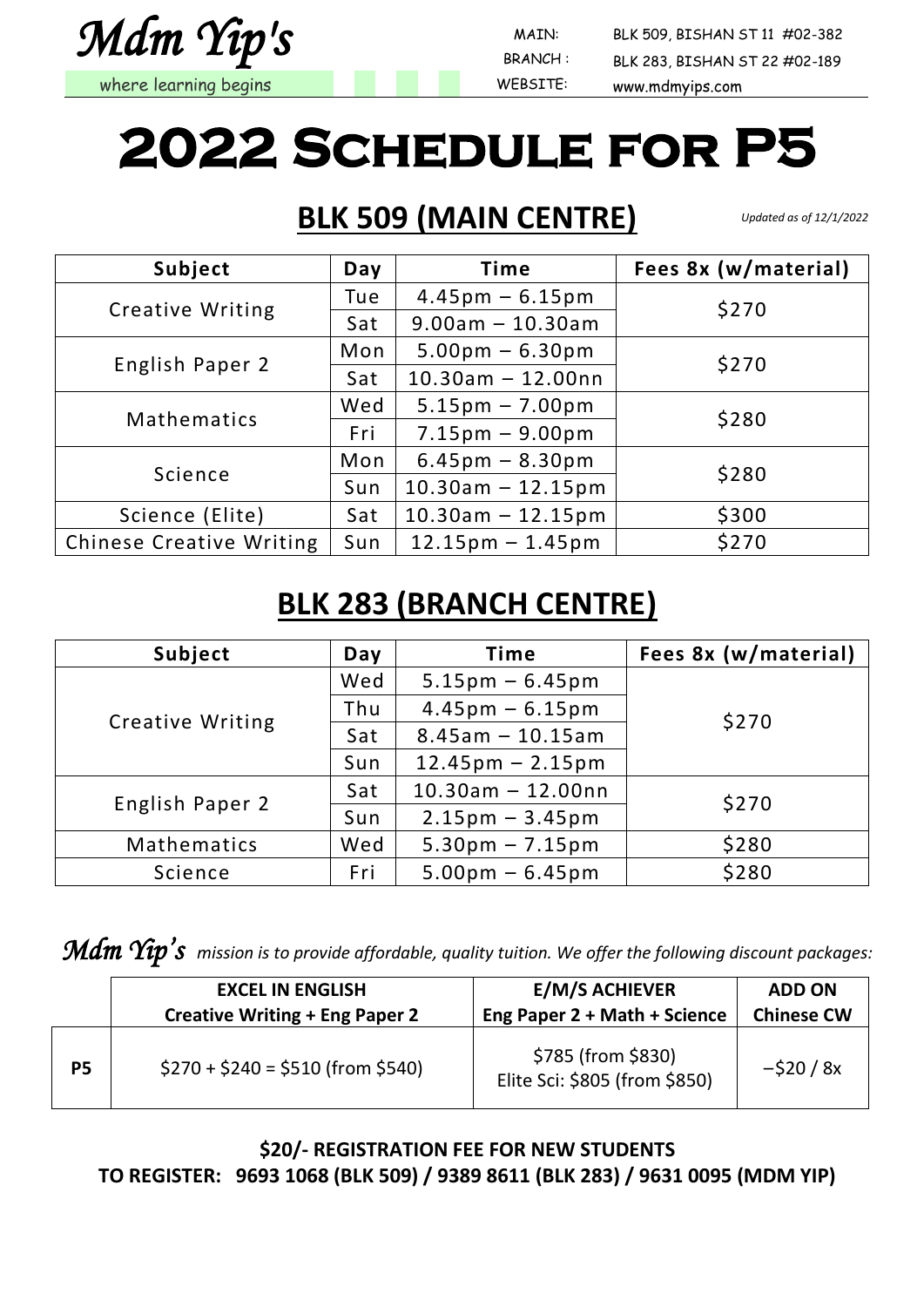

BRANCH :

 MAIN: BLK 509, BISHAN ST 11 #02-382 BLK 283, BISHAN ST 22 #02-189

# **2022 Schedule for P6**

#### **BLK 509 (MAIN CENTRE)**

*Updated as of 21/121/2021*

| Subject                  | Day | <b>Time</b>                        | Fees 8x(w/material) |
|--------------------------|-----|------------------------------------|---------------------|
| <b>Creative Writing</b>  | Fri | $5.30pm - 7.30pm$                  | \$310               |
|                          | Tue | $6.15 \text{pm} - 8.15 \text{pm}$  | \$340               |
| Creative Writing (Elite) | Sun | $12.30pm - 2.30pm$                 |                     |
|                          | Mon | $6.35 \text{pm} - 8.20 \text{pm}$  |                     |
| English Paper 2          | Thu | $7.00pm - 8.45pm$                  | \$300               |
| Mathematics              | Wed | $7.00pm - 8.45pm$                  | \$300               |
| Science                  | Mon | $5.00 \text{pm} - 6.45 \text{pm}$  | \$300               |
| Science (Elite)          | Sat | $12.15 \text{pm} - 2.00 \text{pm}$ | \$320               |

### **BLK 283 (BRANCH CENTRE)**

| Subject                  | Day | <b>Time</b>                        | Fees 8x(w/material) |
|--------------------------|-----|------------------------------------|---------------------|
|                          | Thu | $6.15 \text{pm} - 8.15 \text{pm}$  | \$310               |
| <b>Creative Writing</b>  | Sun | $10.45$ am - 12.45pm               |                     |
| Creative Writing (Elite) | Sat | $12.15 \text{pm} - 2.15 \text{pm}$ | \$340               |
| English Paper 2          | Fri | $7.00pm - 8.45pm$                  |                     |
|                          | Sat | $12.15 \text{pm} - 2.00 \text{pm}$ | \$300               |
|                          | Sun | $8.45$ am - 10.30am                |                     |
| Mathematics              | Fri | $5.00 \text{pm} - 6.45 \text{pm}$  | \$300               |
|                          | Sat | $10.30$ am - 12.15pm               |                     |
| Science                  | Tue | $5.15 \text{pm} - 7.00 \text{pm}$  | \$300               |

*Mdm Yip's mission is to provide affordable, quality tuition. We offer the following discount packages:*

|           | <b>EXCEL IN ENGLISH</b>                                                           | <b>E/M/S ACHIEVER</b>                               | <b>ADD ON</b>     |
|-----------|-----------------------------------------------------------------------------------|-----------------------------------------------------|-------------------|
|           | <b>Creative Writing + Eng Paper 2</b>                                             | Eng Paper 2 + Math + Science                        | <b>Chinese CW</b> |
| <b>P6</b> | $$310 + $270 = $580$ (from \$610)<br>Elite CW: \$340 + \$270 = \$610 (from \$640) | \$855 (from \$900)<br>Elite Sci: \$875 (from \$920) | $-520/8x$         |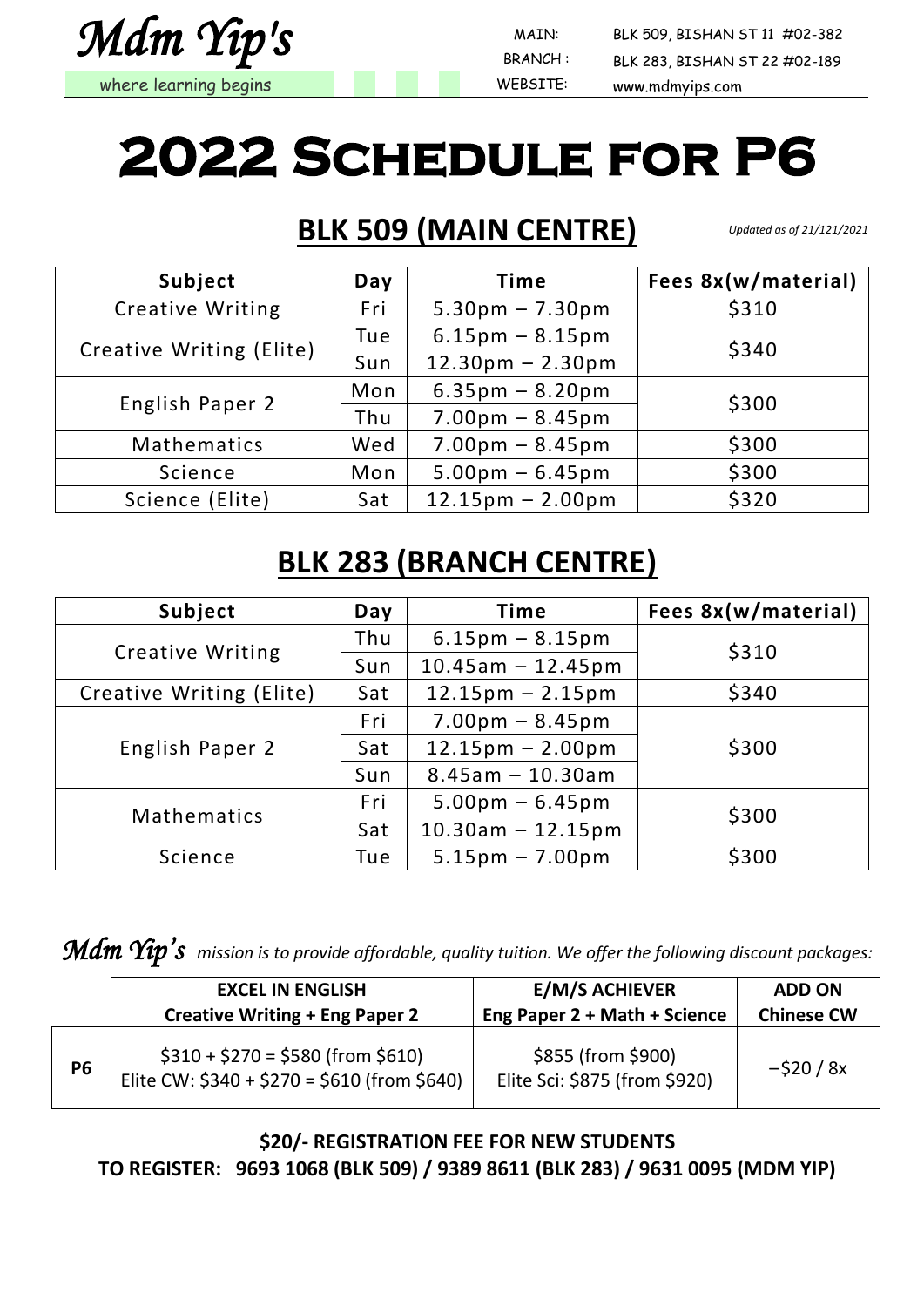

BRANCH :

 MAIN: BLK 509, BISHAN ST 11 #02-382 BLK 283, BISHAN ST 22 #02-189

# **2022 Schedule for S1**

**BLK 509 (MAIN CENTRE)**

*Updated as of 12/1/2022*

| Subject     | <b>Teacher</b> | Day | <b>Time</b>                        | Fees 8x<br>(w/material) |  |
|-------------|----------------|-----|------------------------------------|-------------------------|--|
| Ms Shah     |                | Sat | $2.00 \text{pm} - 3.30 \text{pm}$  | \$300                   |  |
| English     |                | Sun | $1.35$ pm - 3.05pm                 |                         |  |
| Mathematics |                | Sat | $3.30pm - 5.00pm$                  | \$280                   |  |
|             | Ms Li          | Sun | $12.05 \text{pm} - 1.35 \text{pm}$ |                         |  |
| Science     | Mr Roger       | Sat | $2.00pm - 3.30pm$                  | \$280                   |  |

### **BLK 283 (BRANCH CENTRE)**

| Subject        | <b>Teacher</b> | Day | <b>Time</b>                       | Fees 8x<br>(w/material) |
|----------------|----------------|-----|-----------------------------------|-------------------------|
| English        | Tr Yvonne      | Wed | $7.15 \text{pm} - 8.45 \text{pm}$ | \$300                   |
| (Compre+Compo) |                | Sat | $2.15 \text{pm} - 3.45 \text{pm}$ |                         |
| Mathematics    | Ms Fernandez   | Sat | $3.45 \text{pm} - 5.15 \text{pm}$ | \$280                   |
| Science        | Mr Roger       | Fri | $7.00 \text{pm} - 8.30 \text{pm}$ | \$280                   |

*Mdm Yip's mission is to provide affordable, quality tuition. We offer the following discount packages:*

#### **LOWER & UPPER SEC ESSENTIALS (2 or more subjects) -\$15/subject per 8x**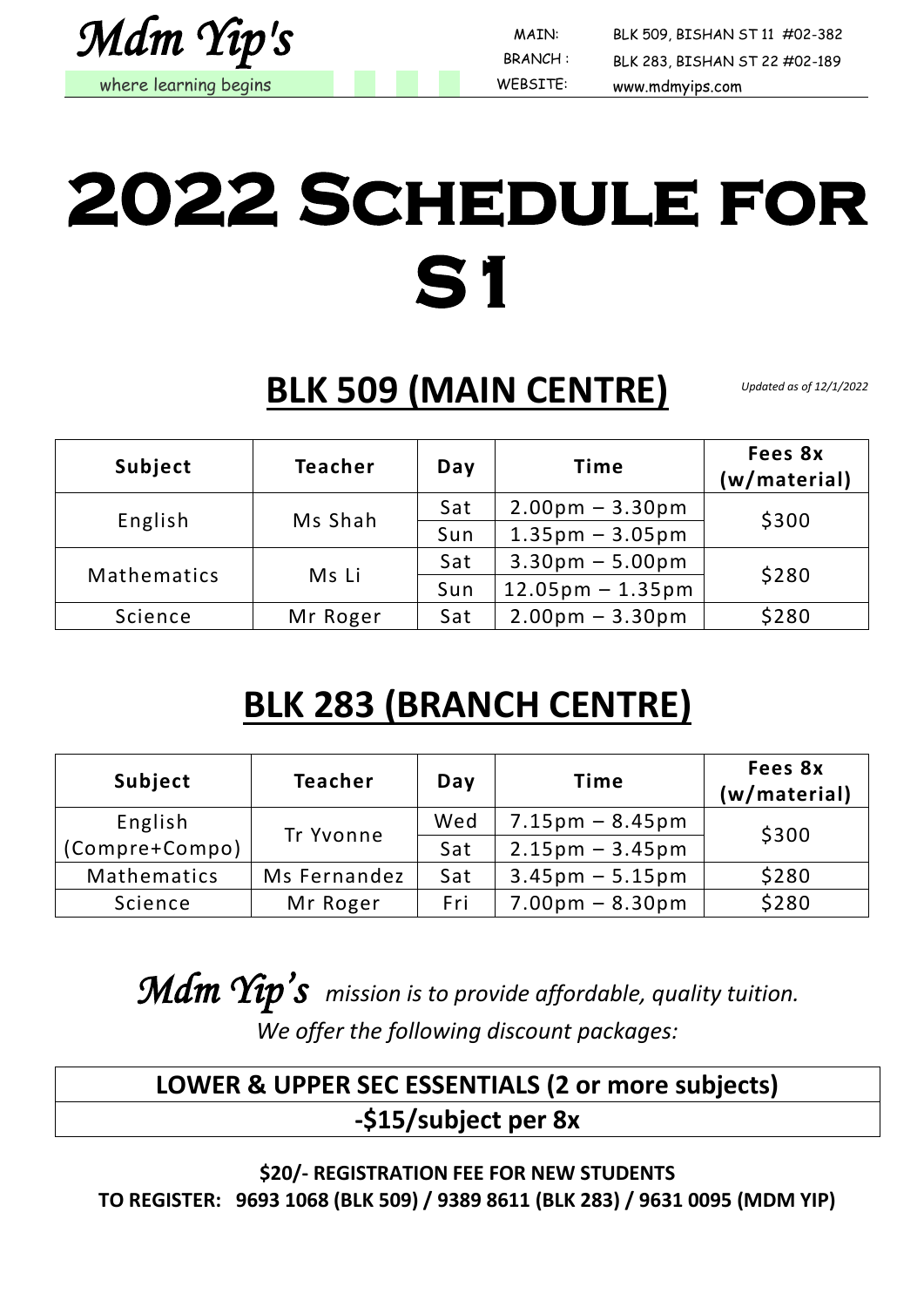

BRANCH :

 MAIN: BLK 509, BISHAN ST 11 #02-382 BLK 283, BISHAN ST 22 #02-189

# **2022 Schedule for S2**

**BLK 509 (MAIN CENTRE)**

*Updated as of 18/11/2021*

| Subject             | Teacher      | Day | <b>Time</b>                       | Fees 8x<br>(w/material) |
|---------------------|--------------|-----|-----------------------------------|-------------------------|
|                     | Tr Theo      | Tue | $7.00pm - 8.30pm$                 |                         |
| English             |              | Sun | $9.00am - 10.30am$                | \$320                   |
| English<br>(Normal) | Ms Shah      | Sat | $5.00 \text{pm} - 6.30 \text{pm}$ |                         |
| Mathematics         | Ms Fernandez | Wed | $5.55 \text{pm} - 7.25 \text{pm}$ | \$300                   |
|                     | Ms Li        | Sun | $10.30$ am - 12.00nn              |                         |
| Science             | Mr Roger     | Sat | $3.30pm - 5.00pm$                 | \$300                   |

## **BLK 283 (BRANCH CENTRE)**

| Subject             | <b>Teacher</b> | Day | <b>Time</b>                       | Fees 8x<br>(w/material) |
|---------------------|----------------|-----|-----------------------------------|-------------------------|
| English             | Tr Theo        | Sat | $12.10pm - 1.40pm$                | \$320                   |
| English<br>(Normal) |                | Sun | $2.30pm - 4.00pm$                 |                         |
| Mathematics         | Ms Fernandez   | Sat | $2.15 \text{pm} - 3.45 \text{pm}$ | \$300                   |

*Mdm Yip's mission is to provide affordable, quality tuition. We offer the following discount packages:*

#### **LOWER & UPPER SEC ESSENTIALS (2 or more subjects) -\$15/subject per 8x**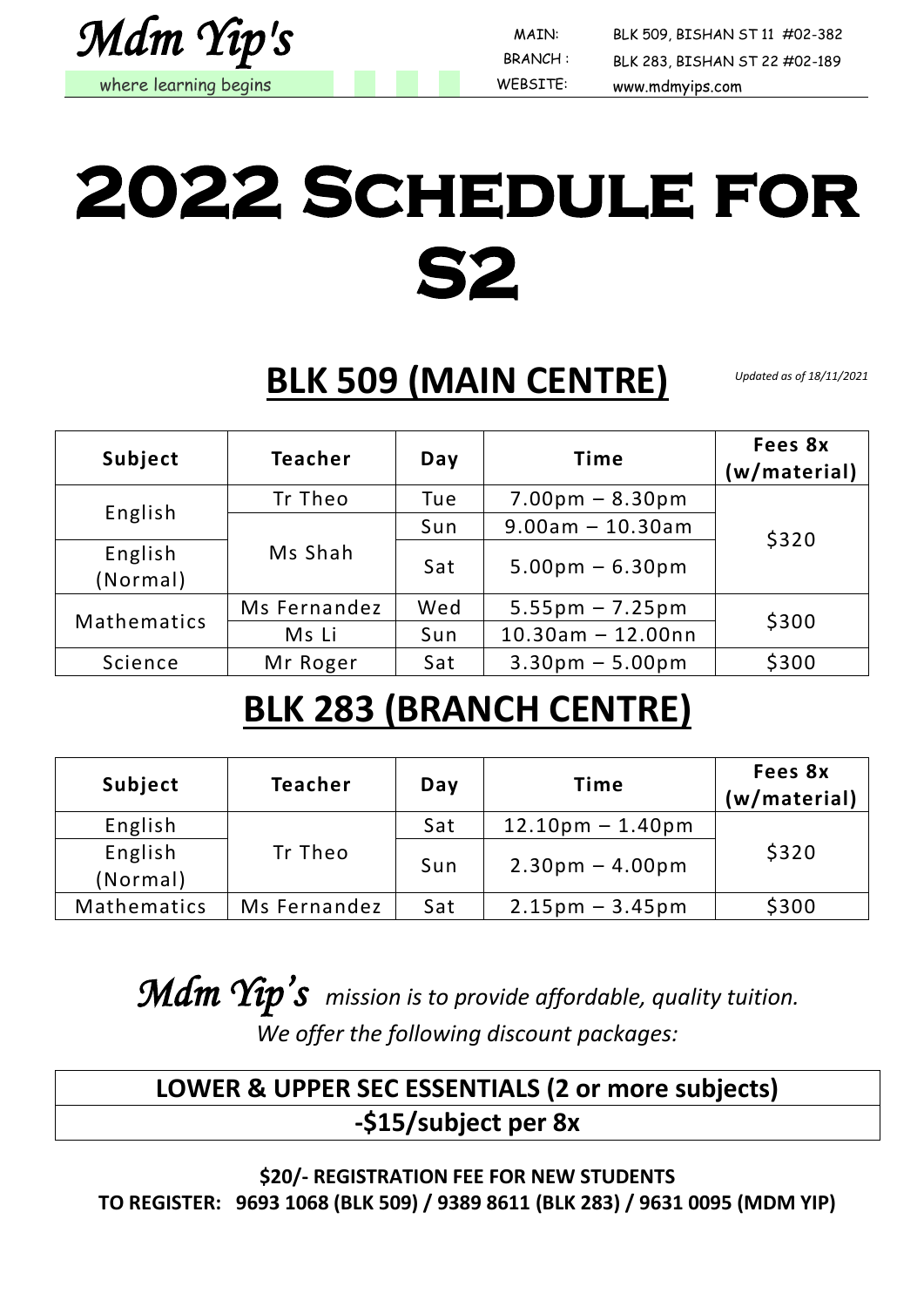

 MAIN: BLK 509, BISHAN ST 11 #02-382 BLK 283, BISHAN ST 22 #02-189

# **2022 Schedule for S3**

**BLK 509 (MAIN CENTRE)**

*Updated as of 18/11/2021*

| Subject        | <b>Teacher</b> | Day | Time                 | Fees 8x<br>(w/material) |
|----------------|----------------|-----|----------------------|-------------------------|
| English        | Ms Shah        | Sat | $3.30pm - 5.00pm$    | \$350                   |
|                |                | Sun | $10.30$ am - 12.00nn |                         |
| E. Mathematics | Ms Li          | Sun | $9.00$ am - 10.30am  | \$330                   |
| A. Mathematics | Ms Fernandez   | Fri | $7.00pm - 8.30pm$    | \$330                   |

## **BLK 283 (BRANCH CENTRE)**

| Subject        | <b>Teacher</b> | Day | Time                              | Fees 8x<br>(w/material) |
|----------------|----------------|-----|-----------------------------------|-------------------------|
| English        | Tr Theo        | Wed | $7.15 \text{pm} - 8.45 \text{pm}$ | \$350                   |
|                |                | Sat | $3.30pm - 5.00pm$                 |                         |
| E.Mathematics  | Ms Fernandez   | Mon | $6.45 \text{pm} - 8.15 \text{pm}$ | \$330                   |
| A. Mathematics |                | Thu | $7.30pm - 9.00pm$                 | \$330                   |

*Mdm Yip's mission is to provide affordable, quality tuition. We offer the following discount packages:*

#### **LOWER & UPPER SEC ESSENTIALS (2 or more subjects) -\$15/subject per 8x**